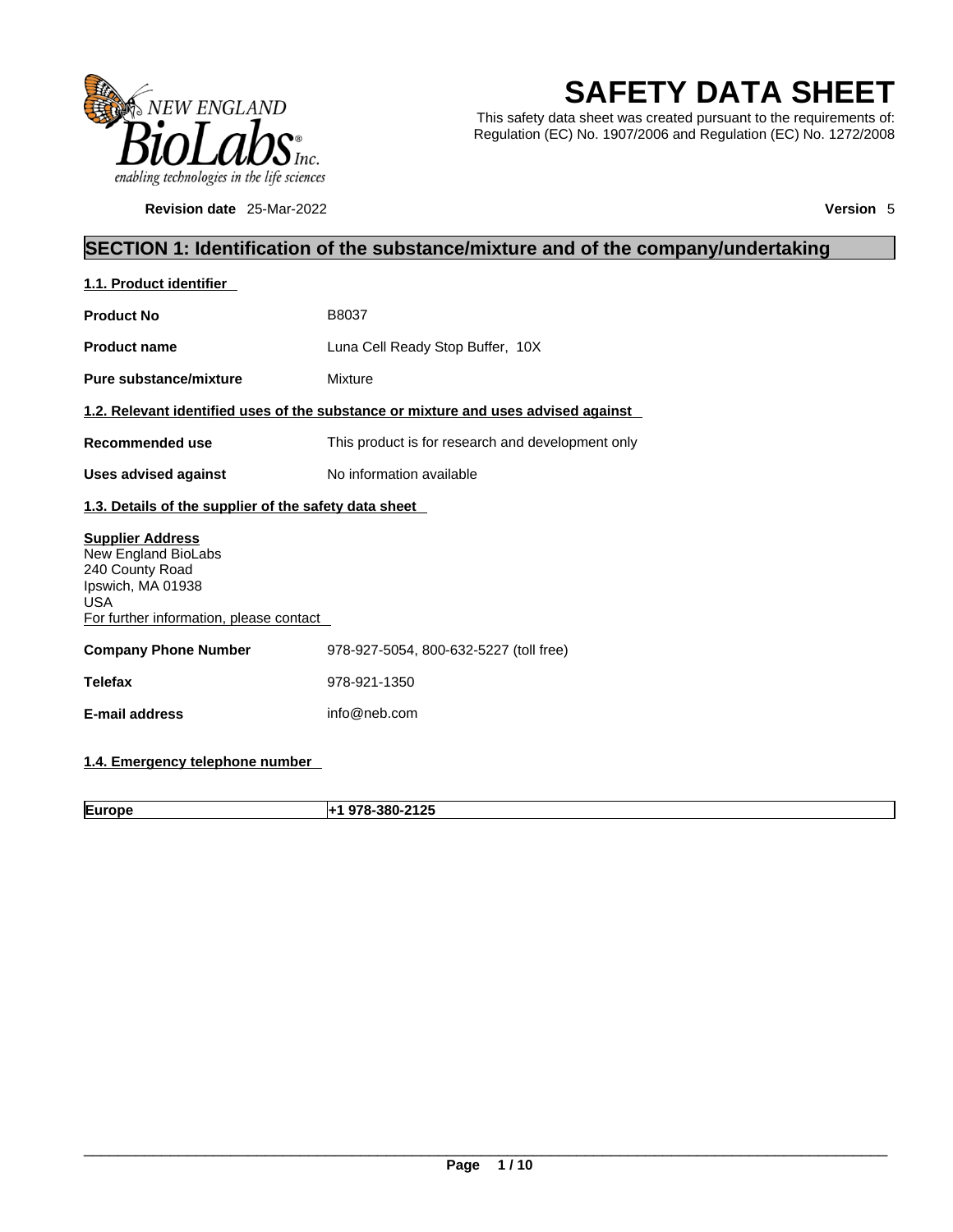#### **SECTION 2: Hazards identification**

#### **2.1. Classification of the substance or mixture**

*Regulation (EC) No 1272/2008*  This mixture is classified as not hazardous according to regulation (EC) 1272/2008 [CLP]

#### **2.2. Label elements**

This mixture is classified as not hazardous according to regulation (EC) 1272/2008 [CLP]

#### **Hazard statements**

This mixture is classified as not hazardous according to regulation (EC) 1272/2008 [CLP]

#### **2.3. Other hazards**

No information available.

### **SECTION 3: Composition/information on ingredients**

#### **3.1 Substances**

Not applicable

#### **3.2 Mixtures**

The product contains no substances which at their given concentration, are considered to be hazardous to health

#### **Full text of H- and EUH-phrases: see section 16**

*Acute Toxicity Estimate* No information available

### **SECTION 4: First aid measures**

#### **4.1. Description of first aid measures**

| <b>Inhalation</b>                                                | Remove to fresh air.                                                                                                    |  |
|------------------------------------------------------------------|-------------------------------------------------------------------------------------------------------------------------|--|
| Eye contact                                                      | Rinse thoroughly with plenty of water for at least 15 minutes, lifting lower and upper eyelids.<br>Consult a physician. |  |
| <b>Skin contact</b>                                              | Wash skin with soap and water. In the case of skin irritation or allergic reactions see a<br>physician.                 |  |
| <b>Ingestion</b>                                                 | Rinse mouth.                                                                                                            |  |
| 4.2. Most important symptoms and effects, both acute and delayed |                                                                                                                         |  |
| <b>Symptoms</b>                                                  | No information available.                                                                                               |  |

#### **4.3. Indication of any immediate medical attention and special treatment needed**

**Note to physicians** Treat symptomatically.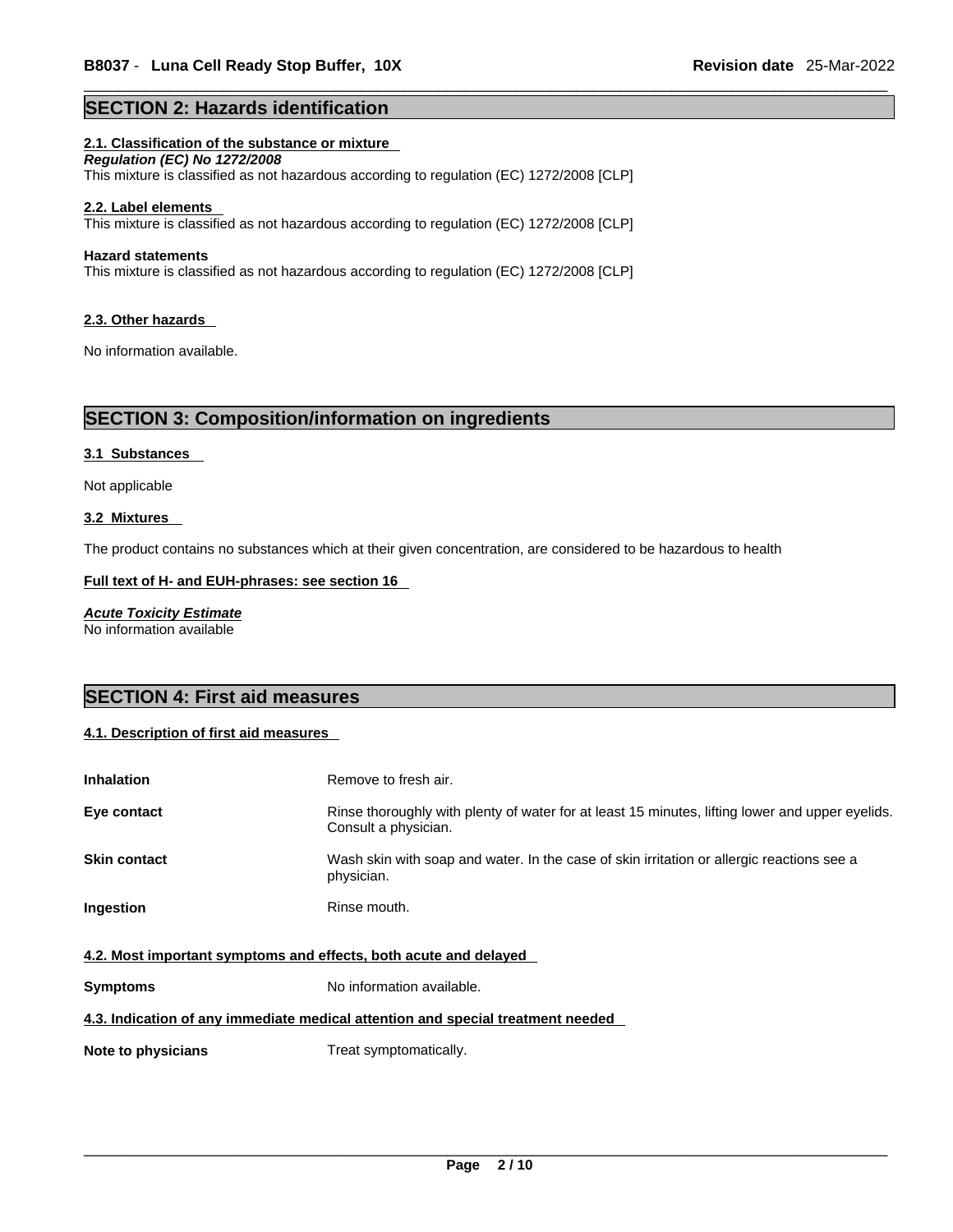# **SECTION 5: Firefighting measures**

| 5.1. Extinguishing media                                          |                                                                                                                                       |  |
|-------------------------------------------------------------------|---------------------------------------------------------------------------------------------------------------------------------------|--|
| <b>Suitable Extinguishing Media</b>                               | Use extinguishing measures that are appropriate to local circumstances and the<br>surrounding environment.                            |  |
| <b>Large Fire</b>                                                 | CAUTION: Use of water spray when fighting fire may be inefficient.                                                                    |  |
| Unsuitable extinguishing media                                    | Do not scatter spilled material with high pressure water streams.                                                                     |  |
| 5.2. Special hazards arising from the substance or mixture        |                                                                                                                                       |  |
| Specific hazards arising from the<br>chemical                     | No information available.                                                                                                             |  |
| 5.3. Advice for firefighters                                      |                                                                                                                                       |  |
| Special protective equipment and<br>precautions for fire-fighters | Firefighters should wear self-contained breathing apparatus and full firefighting turnout<br>gear. Use personal protection equipment. |  |
| <b>SECTION 6: Accidental release measures</b>                     |                                                                                                                                       |  |
|                                                                   | 6.1. Personal precautions, protective equipment and emergency procedures                                                              |  |
| <b>Personal precautions</b>                                       | Ensure adequate ventilation.                                                                                                          |  |
| For emergency responders                                          | Use personal protection recommended in Section 8.                                                                                     |  |
| <b>6.2. Environmental precautions</b>                             |                                                                                                                                       |  |
| <b>Environmental precautions</b>                                  | See Section 12 for additional Ecological Information.                                                                                 |  |
| 6.3. Methods and material for containment and cleaning up         |                                                                                                                                       |  |
| <b>Methods for containment</b>                                    | Prevent further leakage or spillage if safe to do so.                                                                                 |  |
| Methods for cleaning up                                           | Take up mechanically, placing in appropriate containers for disposal.                                                                 |  |
| Prevention of secondary hazards                                   | Clean contaminated objects and areas thoroughly observing environmental regulations.                                                  |  |
| 6.4. Reference to other sections                                  |                                                                                                                                       |  |
| <b>Reference to other sections</b>                                | See section 8 for more information. See section 13 for more information.                                                              |  |
| CECTION 7. Handling and oferage                                   |                                                                                                                                       |  |

#### **SECTION 7: Handling and storage**

| 7.1. Precautions for safe handling                                |                                                                        |  |
|-------------------------------------------------------------------|------------------------------------------------------------------------|--|
| Advice on safe handling                                           | Ensure adequate ventilation.                                           |  |
| <b>General hygiene considerations</b>                             | Handle in accordance with good industrial hygiene and safety practice. |  |
| 7.2. Conditions for safe storage, including any incompatibilities |                                                                        |  |
| <b>Storage Conditions</b>                                         | Keep container tightly closed in a dry and well-ventilated place.      |  |
| 7.3. Specific end use(s)                                          |                                                                        |  |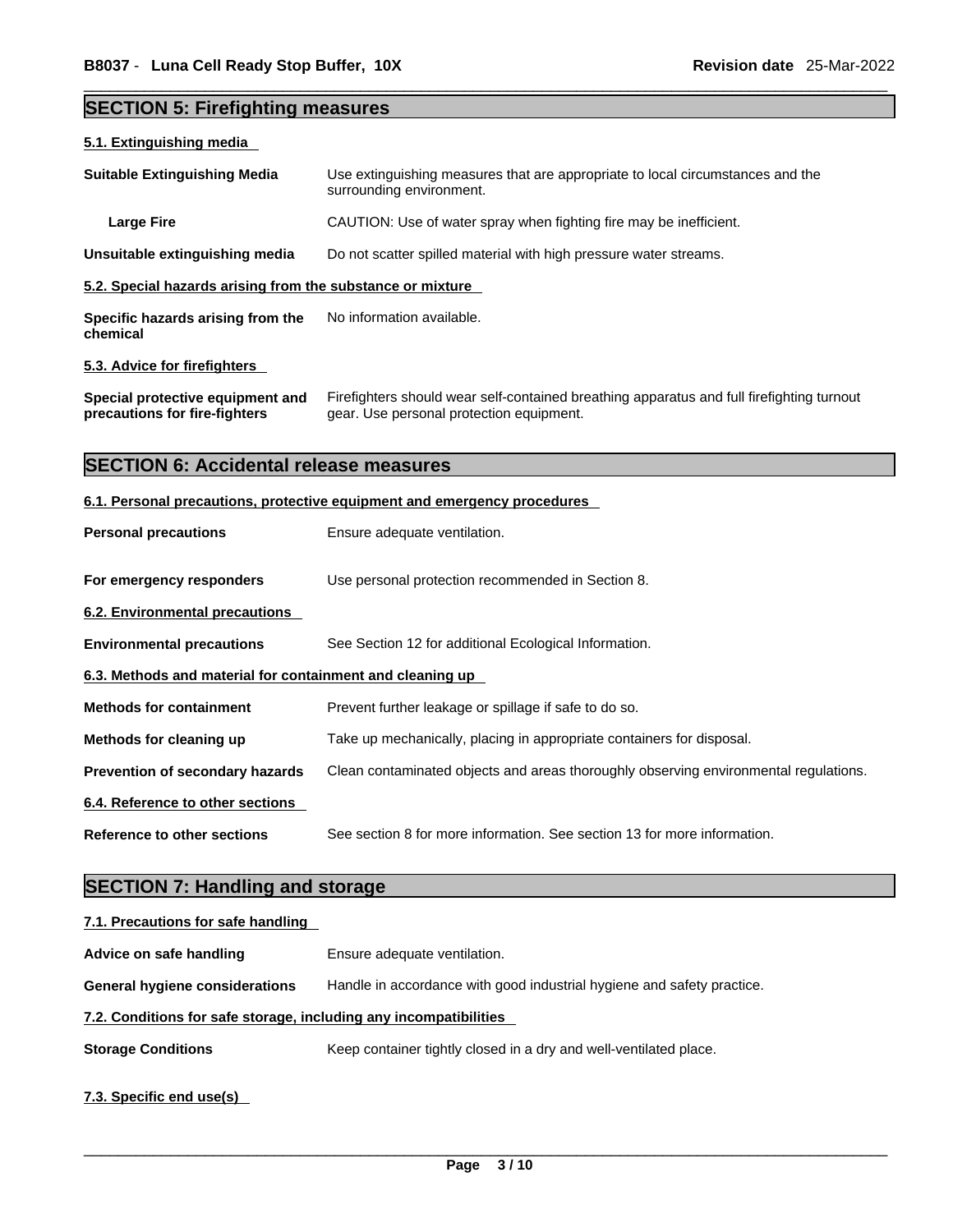**Risk management methods [RMM]** The information required is contained in this Safety Data Sheet.

### **SECTION 8: Exposure controls/personal protection**

#### **8.1. Control parameters**

| <b>Exposure Limits</b>                                                               | This product, as supplied, does not contain any hazardous materials with occupational<br>exposure limits established by the region specific regulatory bodies.              |
|--------------------------------------------------------------------------------------|-----------------------------------------------------------------------------------------------------------------------------------------------------------------------------|
| <b>Biological occupational exposure</b><br>limits                                    | This product, as supplied, does not contain any hazardous materials with biological limits<br>established by the region specific regulatory bodies.                         |
| Derived No Effect Level (DNEL)<br><b>Predicted No Effect Concentration</b><br>(PNEC) | No information available.<br>No information available.                                                                                                                      |
| 8.2. Exposure controls                                                               |                                                                                                                                                                             |
| <b>Engineering controls</b>                                                          | No information available.                                                                                                                                                   |
| Individual protection measures,<br>such as personal protective<br>equipment          |                                                                                                                                                                             |
| <b>Eye/face protection</b>                                                           | No special protective equipment required.                                                                                                                                   |
| Skin and body protection                                                             | No special protective equipment required.                                                                                                                                   |
| <b>Respiratory protection</b>                                                        | No protective equipment is needed under normal use conditions. If exposure limits are<br>exceeded or irritation is experienced, ventilation and evacuation may be required. |
| <b>General hygiene considerations</b>                                                | Handle in accordance with good industrial hygiene and safety practice.                                                                                                      |
| <b>Environmental exposure controls</b>                                               | No information available.                                                                                                                                                   |

### **SECTION 9: Physical and chemical properties**

#### **9.1. Information on basic physical and chemical properties**

| <b>Physical state</b>             | Liauid                   |                  |  |
|-----------------------------------|--------------------------|------------------|--|
| Appearance                        | Clear                    |                  |  |
| Color                             | No information available |                  |  |
| Odor                              | None.                    |                  |  |
| Odor threshold                    | No information available |                  |  |
| <b>Property</b>                   | <b>Values</b>            | Remarks • Method |  |
| Melting point / freezing point    | No data available        | None known       |  |
| Initial boiling point and boiling | No data available        | None known       |  |
| range                             |                          |                  |  |
| Flammability (solid, gas)         | No data available        | None known       |  |
| <b>Flammability Limit in Air</b>  |                          | None known       |  |
| Upper flammability or explosive   | No data available        |                  |  |
| limits                            |                          |                  |  |
| Lower flammability or explosive   | No data available        |                  |  |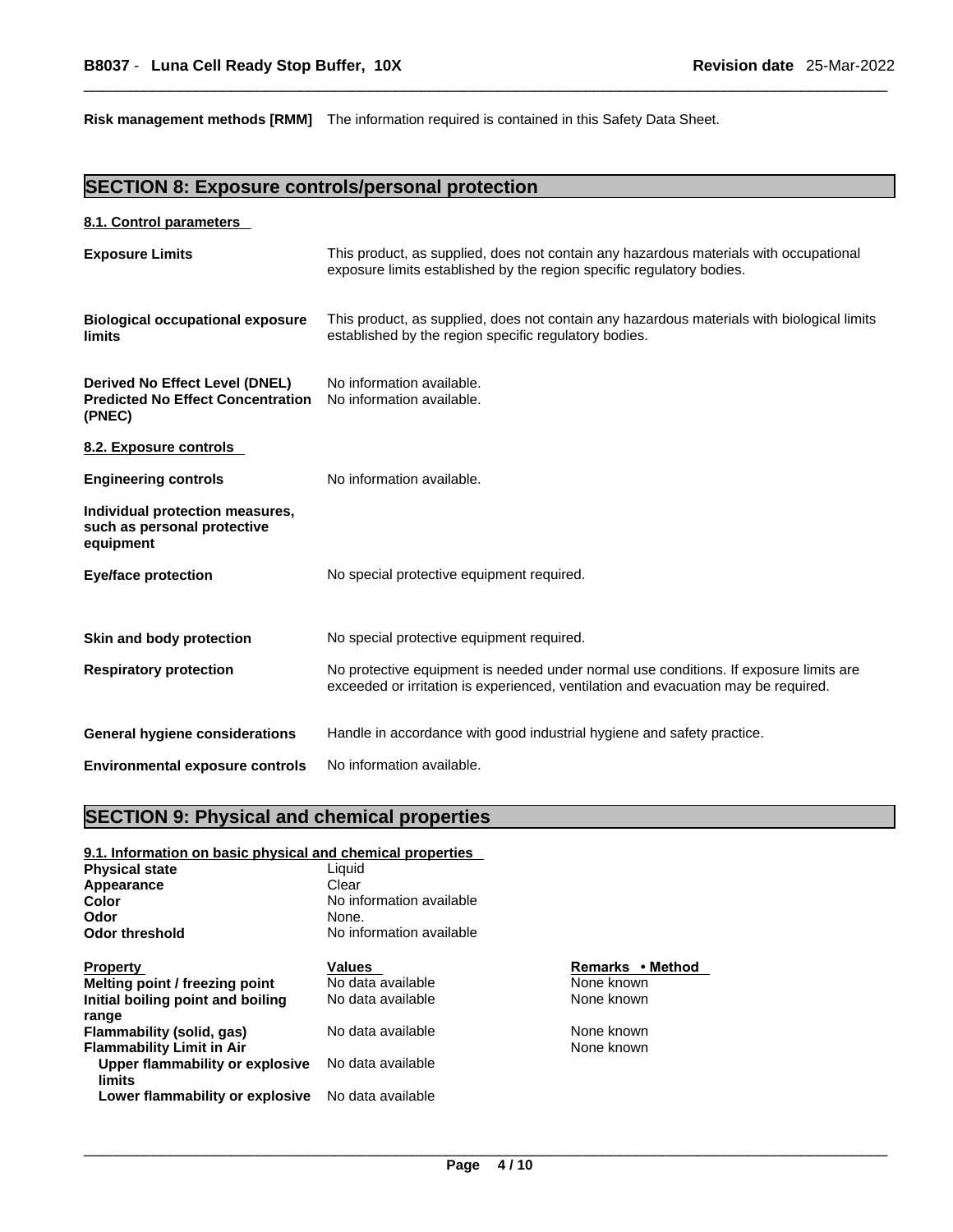| limits                            |                          |            |
|-----------------------------------|--------------------------|------------|
| <b>Flash point</b>                | No data available        | None known |
| <b>Autoignition temperature</b>   | No data available        | None known |
| <b>Decomposition temperature</b>  |                          | None known |
| рH                                | 3.5                      |            |
| pH (as aqueous solution)          | No data available        | None known |
| <b>Kinematic viscosity</b>        | No data available        | None known |
| <b>Dynamic viscosity</b>          | No data available        | None known |
| <b>Water solubility</b>           | No data available        | None known |
| Solubility(ies)                   | No data available        | None known |
| <b>Partition coefficient</b>      | No data available        | None known |
| Vapor pressure                    | No data available        | None known |
| <b>Relative density</b>           | No data available        | None known |
| <b>Bulk density</b>               | No data available        |            |
| <b>Liquid Density</b>             | No data available        |            |
| Vapor density                     | No data available        | None known |
| <b>Particle characteristics</b>   |                          |            |
| <b>Particle Size</b>              | No information available |            |
| <b>Particle Size Distribution</b> | No information available |            |
|                                   |                          |            |

#### **9.2. Other information**

*9.2.1. Information with regard to physical hazard classes* Not applicable

*9.2.2. Other safety characteristics* No information available

### **SECTION 10: Stability and reactivity**

#### **10.1. Reactivity**

**Reactivity No information available.** 

#### **10.2. Chemical stability**

**Stability** Stable under normal conditions.

- **Explosion data Sensitivity to mechanical impact** None. **Sensitivity to static discharge** None.
- **10.3. Possibility of hazardous reactions**

**Possibility of hazardous reactions** None under normal processing.

**10.4. Conditions to avoid** 

**Conditions to avoid** None known based on information supplied.

**10.5. Incompatible materials**

**Incompatible materials** None known based on information supplied.

#### **10.6. Hazardous decomposition products**

**Hazardous decomposition products** None known based on information supplied.

### **SECTION 11: Toxicological information**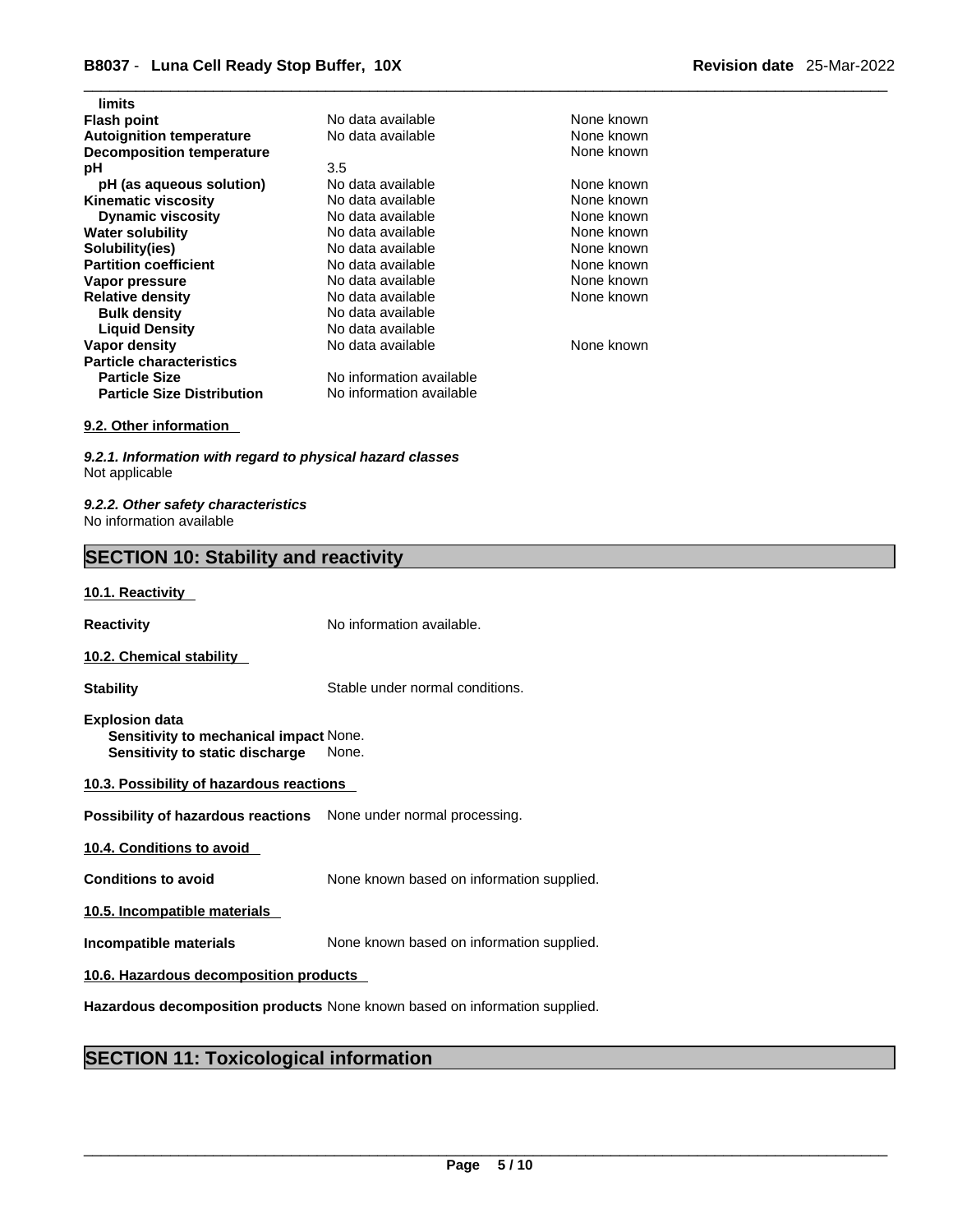#### **11.1. Information on hazard classes as defined in Regulation (EC) No 1272/2008**

#### **Information on likely routes of exposure**

#### **Product Information**

| <b>Inhalation</b>                                                            | Specific test data for the substance or mixture is not available. |  |  |
|------------------------------------------------------------------------------|-------------------------------------------------------------------|--|--|
| Eye contact                                                                  | Specific test data for the substance or mixture is not available. |  |  |
| <b>Skin contact</b>                                                          | Specific test data for the substance or mixture is not available. |  |  |
| Ingestion                                                                    | Specific test data for the substance or mixture is not available. |  |  |
| Symptoms related to the physical, chemical and toxicological characteristics |                                                                   |  |  |
| Symptoms                                                                     | No information available.                                         |  |  |
| Acute toxicity                                                               |                                                                   |  |  |

**Numerical measures of toxicity**

| Delayed and immediate effects as well as chronic effects from short and long-term exposure |                           |  |
|--------------------------------------------------------------------------------------------|---------------------------|--|
| <b>Skin corrosion/irritation</b>                                                           | No information available. |  |
| Serious eye damage/eye irritation                                                          | No information available. |  |
| <b>Respiratory or skin sensitization</b>                                                   | No information available. |  |
| <b>Germ cell mutagenicity</b>                                                              | No information available. |  |
| Carcinogenicity                                                                            | No information available. |  |
| <b>Reproductive toxicity</b>                                                               | No information available. |  |
| <b>STOT - single exposure</b>                                                              | No information available. |  |
| <b>STOT - repeated exposure</b>                                                            | No information available. |  |
| <b>Aspiration hazard</b>                                                                   | No information available. |  |
| 11.2. Information on other hazards                                                         |                           |  |
| 11.2.1. Endocrine disrupting properties                                                    |                           |  |
| <b>Endocrine disrupting properties</b>                                                     | No information available. |  |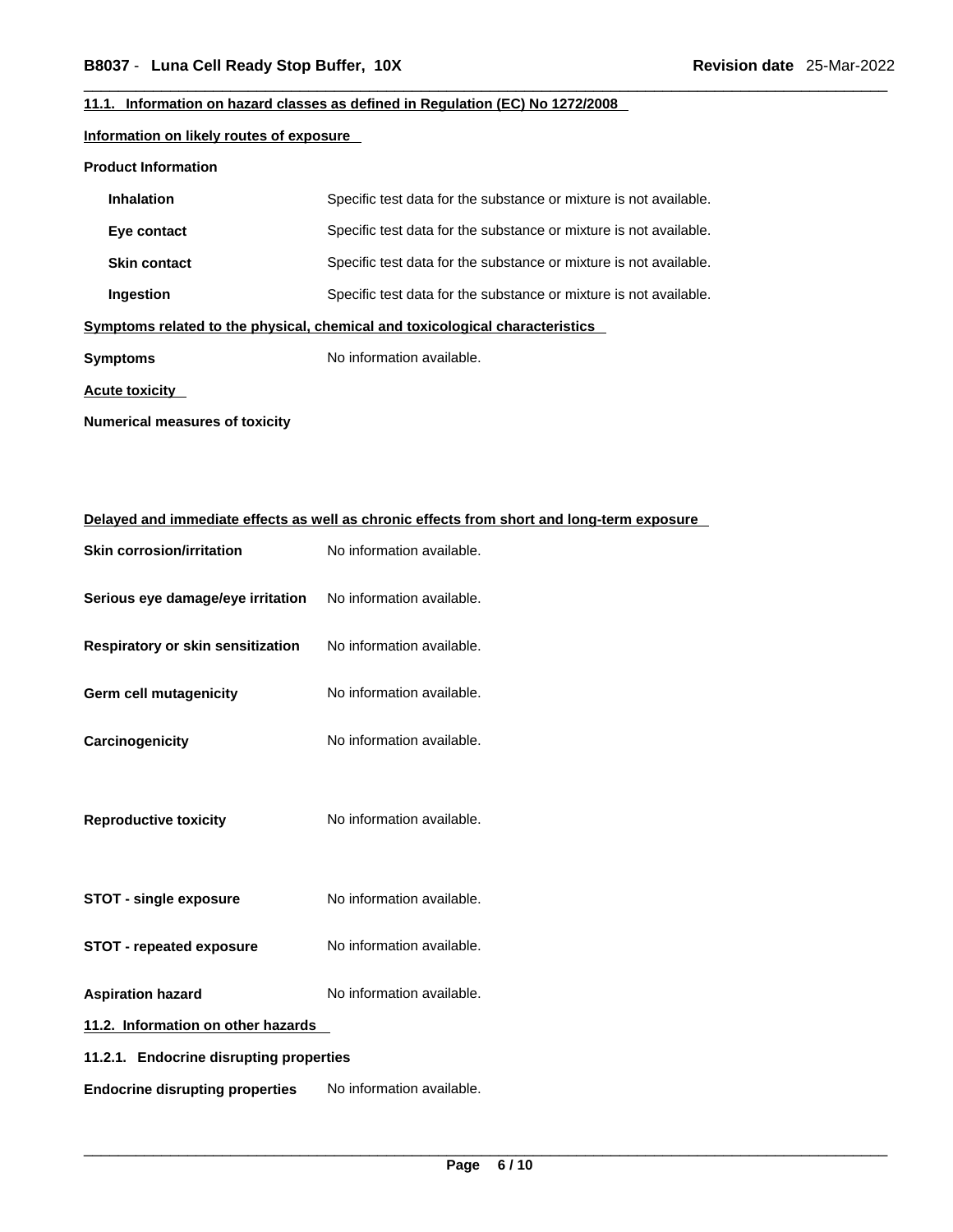| 11.2.2. Other information                 |                                                                             |  |
|-------------------------------------------|-----------------------------------------------------------------------------|--|
| Other adverse effects                     | No information available.                                                   |  |
| <b>SECTION 12: Ecological information</b> |                                                                             |  |
| 12.1. Toxicity                            |                                                                             |  |
| <b>Ecotoxicity</b>                        | The environmental impact of this product has not been fully investigated.   |  |
| <b>Unknown aquatic toxicity</b>           | Contains 0 % of components with unknown hazards to the aquatic environment. |  |
| 12.2. Persistence and degradability       |                                                                             |  |
| <b>Persistence and degradability</b>      | No information available.                                                   |  |
| 12.3. Bioaccumulative potential           |                                                                             |  |
| <b>Bioaccumulation</b>                    | There is no data for this product.                                          |  |
| 12.4. Mobility in soil                    |                                                                             |  |
| <b>Mobility in soil</b>                   | No information available.                                                   |  |
| 12.5. Results of PBT and vPvB assessment  |                                                                             |  |
| <b>PBT and vPvB assessment</b>            | No information available.                                                   |  |
| 12.6. Other adverse effects               |                                                                             |  |
| <b>Endocrine disrupting properties</b>    | No information available.                                                   |  |
| 12.7. Other adverse effects               |                                                                             |  |

No information available.

## **SECTION 13: Disposal considerations**

#### **13.1. Waste treatment methods**

| Waste from residues/unused | Dispose of in accordance with local regulations. Dispose of waste in accordance with |
|----------------------------|--------------------------------------------------------------------------------------|
| products                   | environmental legislation.                                                           |
| Contaminated packaging     | Do not reuse empty containers.                                                       |

# **SECTION 14: Transport information**

| <b>IATA</b> |                                   |                |
|-------------|-----------------------------------|----------------|
|             | 14.1 UN number or ID number       | Not regulated  |
| 14.2        |                                   |                |
|             | 14.3 Transport hazard class(es)   | Not regulated  |
|             | 14.4 Packing group                | Not regulated  |
|             | 14.5 Environmental hazard         | Not applicable |
|             | 14.6 Special precautions for user |                |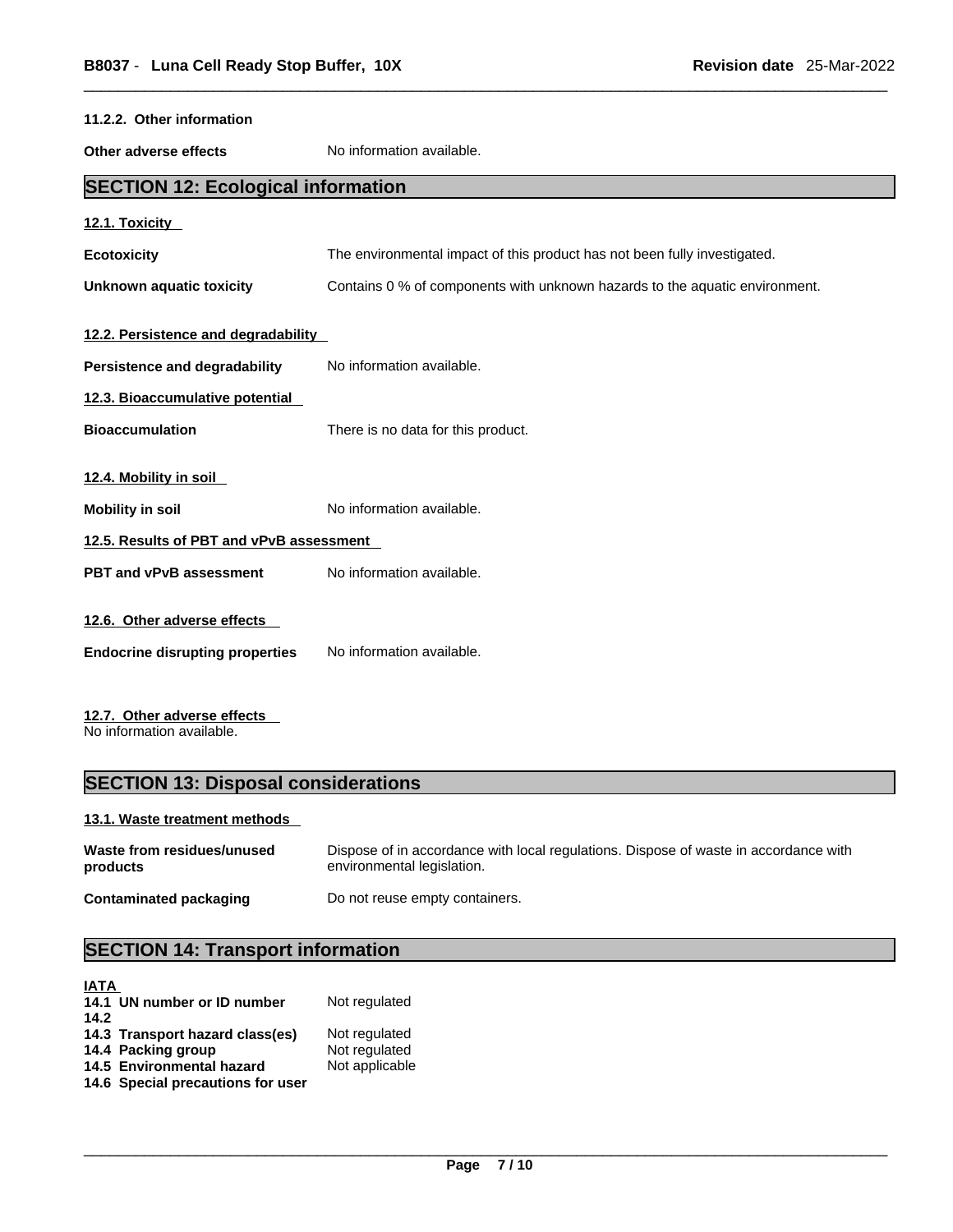| <b>Special Provisions</b>           | None                     |
|-------------------------------------|--------------------------|
| <b>IMDG</b>                         |                          |
| 14.1 UN number or ID number<br>14.2 | Not regulated            |
| 14.3 Transport hazard class(es)     | Not regulated            |
| 14.4 Packing group                  | Not regulated            |
| 14.5 Environmental hazard           | Not applicable           |
| 14.6 Special precautions for user   |                          |
| <b>Special Provisions</b>           | None                     |
| 14.7 Maritime transport in bulk     | No information available |
| according to IMO instruments        |                          |
|                                     |                          |
| <b>RID</b>                          |                          |
| <b>14.1 UN/ID No</b>                | Not regulated            |
| 14.2                                |                          |
| 14.3 Transport hazard class(es)     | Not regulated            |
| 14.4 Packing group                  | Not regulated            |
| 14.5 Environmental hazard           | Not applicable           |
| 14.6 Special precautions for user   |                          |
| <b>Special Provisions</b>           | None                     |
| <b>ADR</b>                          |                          |
| 14.1 UN number or ID number         | Not regulated            |
| 14.2                                |                          |
| 14.3 Transport hazard class(es)     | Not regulated            |
| 14.4 Packing group                  | Not regulated            |
| 14.5 Environmental hazard           | Not applicable           |
| 14.6 Special precautions for user   |                          |
| <b>Special Provisions</b>           | None                     |

### **SECTION 15: Regulatory information**

**15.1. Safety, health and environmental regulations/legislation specific for the substance or mixture**

#### **European Union**

Take note of Directive 98/24/EC on the protection of the health and safety of workers from the risks related to chemical agents at work.

#### **Authorizations and/or restrictions on use:**

This product does not contain substances subject to authorization (Regulation (EC) No. 1907/2006 (REACH), Annex XIV) This product does not contain substances subject to restriction (Regulation (EC) No. 1907/2006 (REACH), Annex XVII)

#### **Persistent Organic Pollutants**

Not applicable

**Ozone-depleting substances (ODS) regulation (EC) 1005/2009** Not applicable

**International Inventories**

Contact supplier for inventory compliance status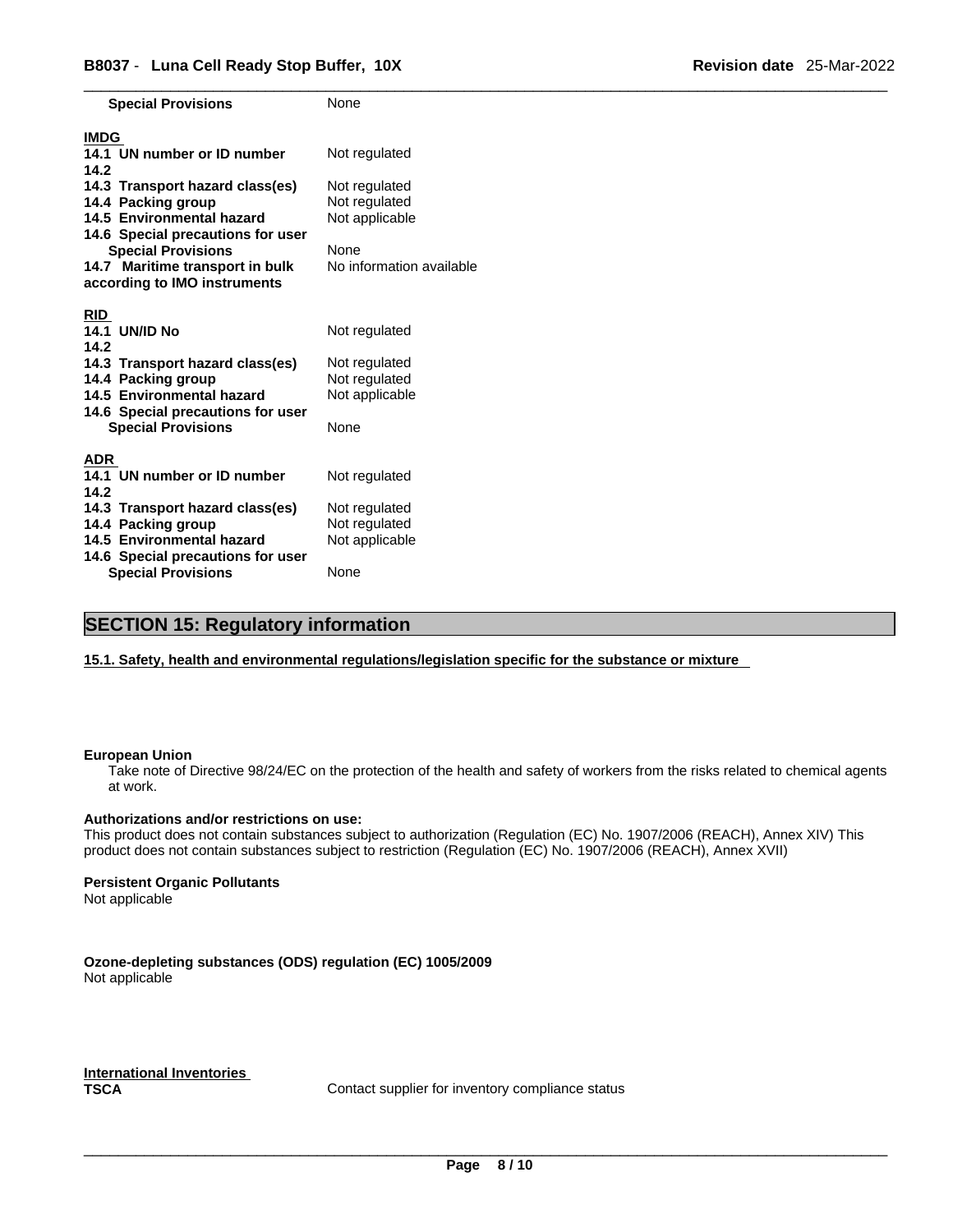| <b>DSL/NDSL</b>      | Contact supplier for inventory compliance status |
|----------------------|--------------------------------------------------|
| <b>EINECS/ELINCS</b> | Contact supplier for inventory compliance status |
| <b>ENCS</b>          | Contact supplier for inventory compliance status |
| <b>IECSC</b>         | Contact supplier for inventory compliance status |
| <b>KECL</b>          | Contact supplier for inventory compliance status |
| <b>PICCS</b>         | Contact supplier for inventory compliance status |
| <b>AIIC</b>          | Contact supplier for inventory compliance status |
| <b>NZIoC</b>         | Contact supplier for inventory compliance status |

#### **Legend:**

 **TSCA** - United States Toxic Substances Control Act Section 8(b) Inventory

 **DSL/NDSL** - Canadian Domestic Substances List/Non-Domestic Substances List

 **EINECS/ELINCS** - European Inventory of Existing Chemical Substances/European List of Notified Chemical Substances

 **ENCS** - Japan Existing and New Chemical Substances

 **IECSC** - China Inventory of Existing Chemical Substances

 **KECL** - Korean Existing and Evaluated Chemical Substances

 **PICCS** - Philippines Inventory of Chemicals and Chemical Substances

 **AICS** - Australian Inventory of Chemical Substances

 **NZIoC** - New Zealand Inventory of Chemicals

#### **15.2. Chemical safety assessment**

**Chemical Safety Report** No information available

### **SECTION 16: Other information**

#### **Key or legend to abbreviations and acronyms used in the safety data sheet**

#### **Legend**

SVHC: Substances of Very High Concern for Authorization:

#### **Legend Section 8: EXPOSURE CONTROLS/PERSONAL PROTECTION**

| TWA     | TWA (time-weighted average) | STEL | STEL (Short Term Exposure Limit) |
|---------|-----------------------------|------|----------------------------------|
| Ceiling | Maximum limit value         |      | Skin designation                 |
|         | 3ensitizers                 |      |                                  |

| Key literature references and sources for data used to compile the SDS                              |
|-----------------------------------------------------------------------------------------------------|
| Agency for Toxic Substances and Disease Registry (ATSDR)                                            |
| U.S. Environmental Protection Agency ChemView Database                                              |
| European Food Safety Authority (EFSA)                                                               |
| European Chemicals Agency (ECHA) Committee for Risk Assessment (ECHA_RAC)                           |
| European Chemicals Agency (ECHA) (ECHA_API)                                                         |
| EPA (Environmental Protection Agency)                                                               |
| Acute Exposure Guideline Level(s) (AEGL(s))                                                         |
| U.S. Environmental Protection Agency Federal Insecticide, Fungicide, and Rodenticide Act            |
| U.S. Environmental Protection Agency High Production Volume Chemicals                               |
| Food Research Journal                                                                               |
| Hazardous Substance Database                                                                        |
| International Uniform Chemical Information Database (IUCLID)                                        |
| National Institute of Technology and Evaluation (NITE)                                              |
| Australia National Industrial Chemicals Notification and Assessment Scheme (NICNAS)                 |
| NIOSH (National Institute for Occupational Safety and Health)                                       |
| National Library of Medicine's ChemID Plus (NLM CIP)                                                |
| National Library of Medicine's PubMed database (NLM PUBMED)                                         |
| National Toxicology Program (NTP)                                                                   |
| New Zealand's Chemical Classification and Information Database (CCID)                               |
| Organization for Economic Co-operation and Development Environment, Health, and Safety Publications |
| Organization for Economic Co-operation and Development High Production Volume Chemicals Program     |
| Organization for Economic Co-operation and Development Screening Information Data Set               |
|                                                                                                     |